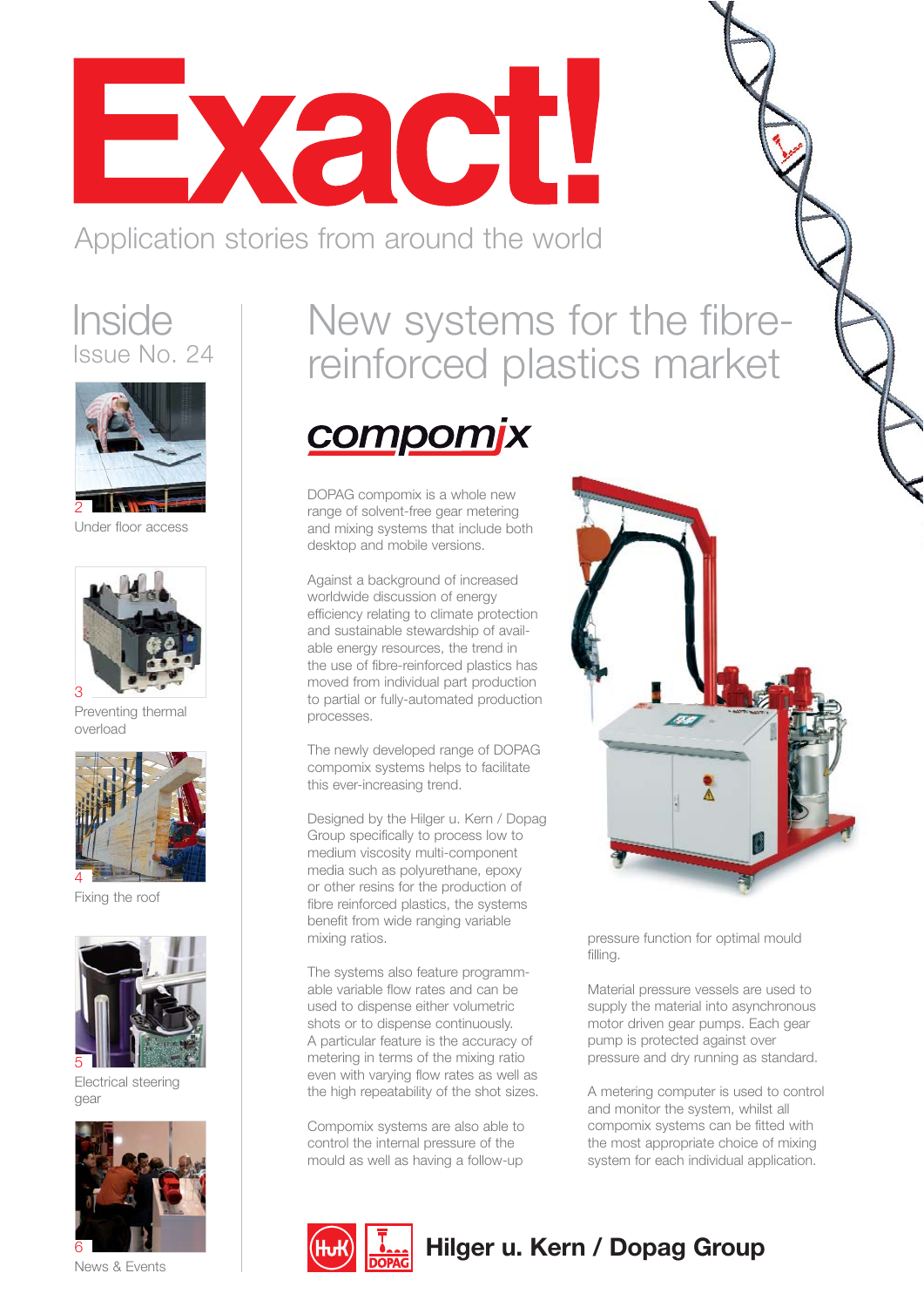

Located in Marfleet, in the city of Kingston upon Hull in the East Riding of Yorkshire, Kingspan Access Floors (UK) Ltd produces around 17,000 raised access floor panels every day.

As part of the worldwide Kingspan Group with over 40 years of innovation and experience, their products help to provide flexibility to office space, whilst at the same time reducing energy consumption.

Raised access flooring also allows for underfloor air distribution, which improves indoor air quality, and enhances personnel comfort. As a result, this type of floor system with underfloor air conditioning, wire and cable distribution has now become a standard solution when constructing new commercial buildings.

Each individual floor panel starts life as a 600 x 600 mm square section of chipboard.

The chipboard core is then encapsulated in galvanised steel, which is bonded to the chipboard. Later, the panels are finished in whatever external covering the client requires, whether that's carpet, tiling or even marble.

The adhesive, which is twocomponent polyurethane, is applied to the surface of the chipboard panels by means of a roller coater. A conveyor automatically feeds the panels to the coater, which then applies a thin film of adhesive to the surfaces as it passes through.

The polyol and isocyanate adhesive components arrive at the factory in bulk containers, where they are pumped separately by DOPAG refilling pumps to holding pressure feed containers mounted onto a DOPAG eldomix 202 metering and mixing machine.

The two components are accurately metered at a ratio of 3.5:1 by volume, by two high-precision



### Access all areas



The world leader in raised access floor systems chooses DOPAG eldomix again

gear pumps, before entering two separate DOPAG twin valves fitted with static mixing systems.

The mixed material is dispensed into two separate wells on the roller coater, one of which provides mixed material for the upper surface of the panels, whilst the other takes care of the underside. Twin individual flow monitors continually monitor the ratio of the materials being processed and the usage of each component.

Commented Engineering Manager Steve Williams "This new facility guarantees that the adhesive is proportioned and mixed correctly, which in turn ensures the quality of our products, so we are delighted with it's performance."

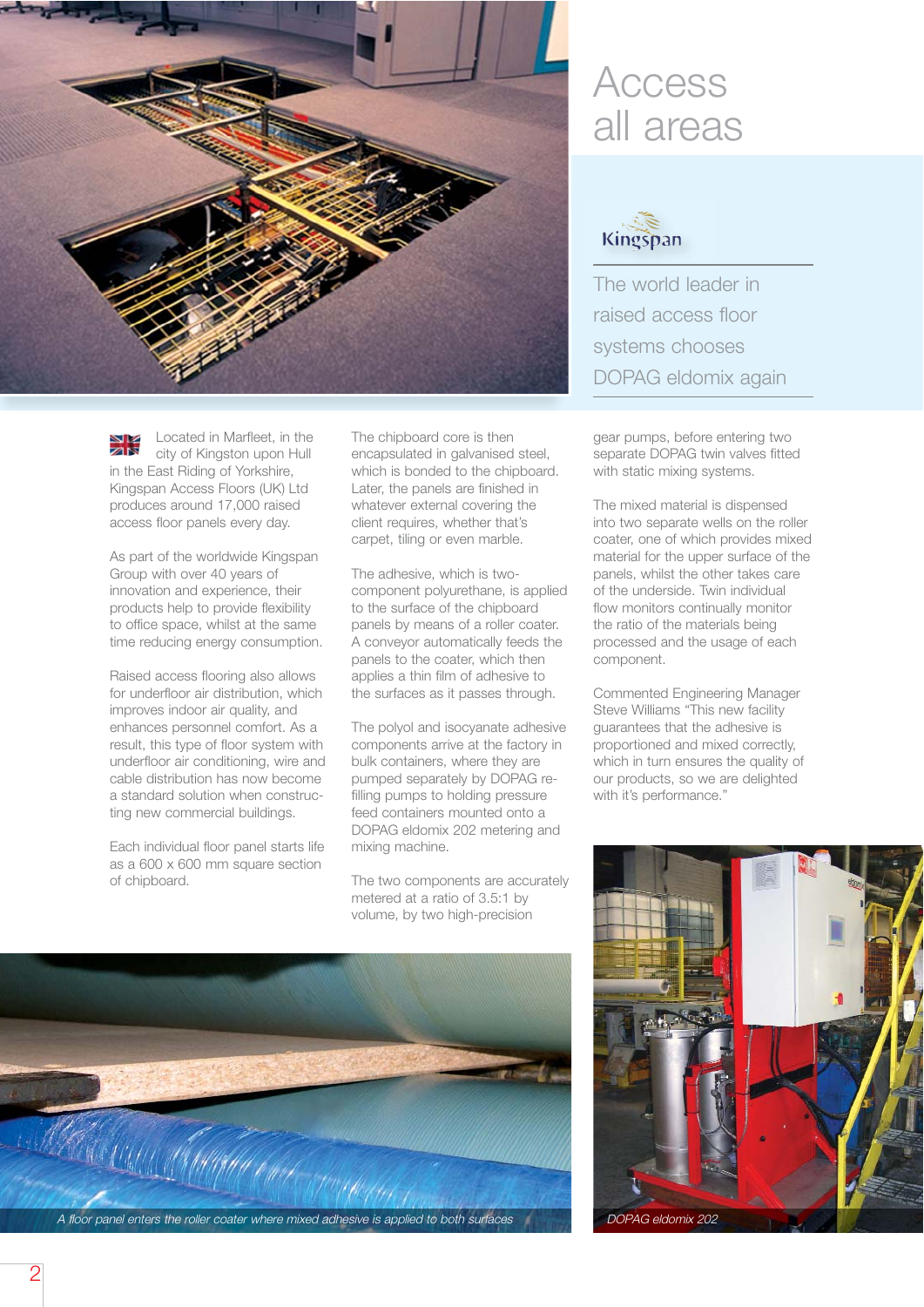## Avoiding overload

#### *ABB STOTZ-KONTAKT*

DOPAG ceramix provides precise metering, improves safety and reduces production costs



Designed to ensure the safety of a motor during operation, the relays have three poles, each with bimetallic elements. The motor's current flows through the elements and heat is generated both directly and indirectly. If there is an overload, the bimetal elements will deform due to an increase in heat, causing the positions of the contacts to change.

Part of the production process calls for the relays to be encapsulated with a two-component epoxy resin. a process that has previously been accomplished manually.

In order to improve the consistency and accuracy of the resin application, it was decided to automate the process, which in turn, has also enhanced overall production safety considerations.

The relays are placed into a purpose made tray, which is then positioned onto a three axis robotic table. Accurately controlled volumes of mixed resin are then automatically dispensed into each relay in turn, by means of a DOPAG ceramix.



The DOPAG ceramix multicomponent, high precision ceramic metering system meters and dispenses the epoxy resin at a ratio of 100:48, directly at the point of application.

The Hilger u. Kern MR20 metering computer precisely controls three separate 0.2 g shots, each shot positioned on one of the three bimetal elements.

The system has resulted in improvements in quality and safety, whilst simultaneously reducing production costs.

ABB STOTZ-KONTAKT Manager Thomas Keilbach remarked " We have been using the ceramix for almost a year now and we are very satisfied with this system."



pensing the mixed epoxy into the relay housings



DOPAG ceramix, 3 axis robot and MR20 controller at ABB *STOTZ-KONTAKT*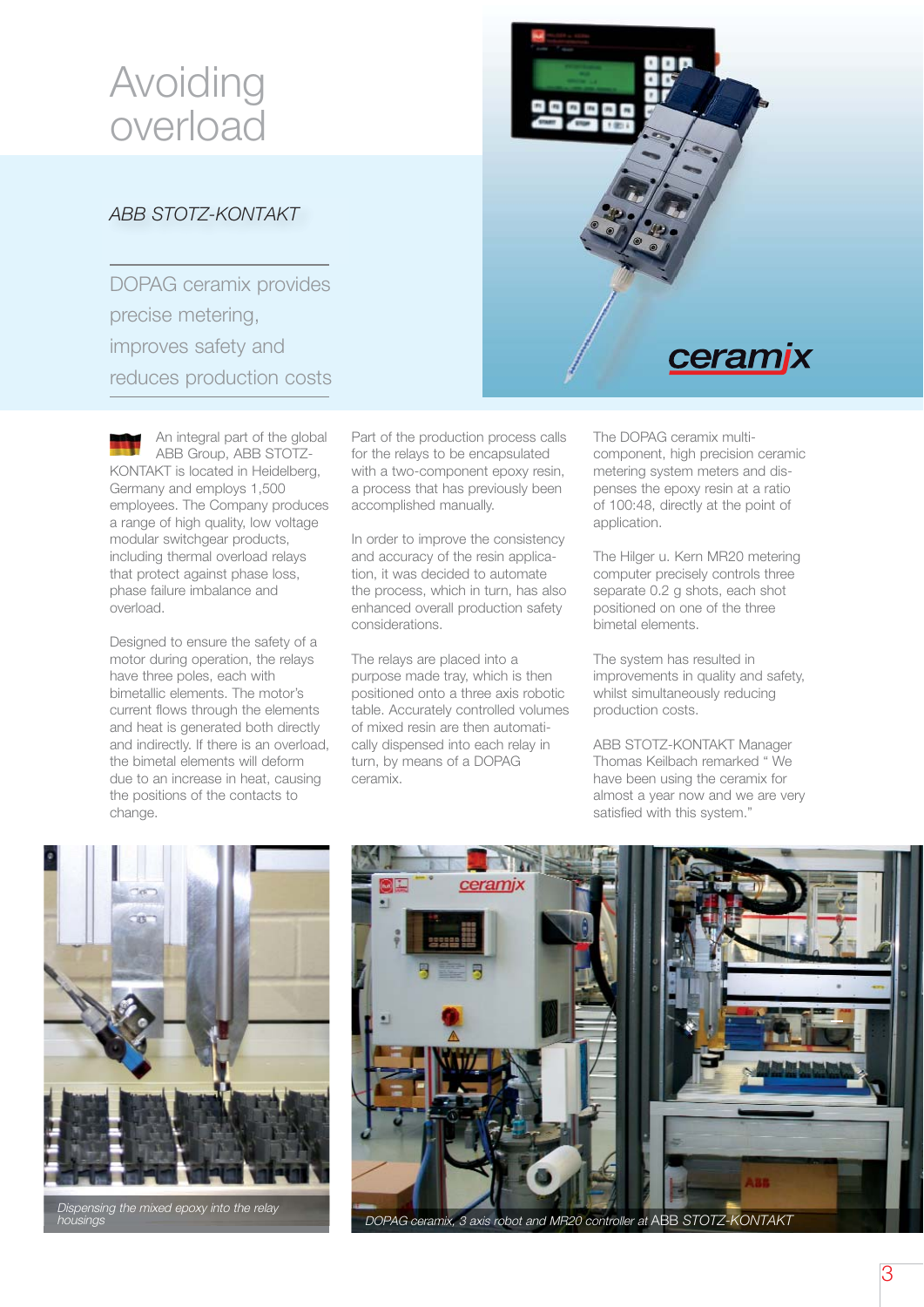### **Raising** the roof





Swiss timber laminate manufacturer appreciates the reliability and ease of use of DOPAG variomix



Also operating as a structural planning consultancy for architects when designing load bearing laminated timber roof sections, the company are able to produce sections up to 40 m in length and 2.6 m in height.

Such sizeable laminations are frequently used in large public buildings such as sports halls and conference centres and require substantial fixing technology in order for the construction to conform to safety requirements



when under extreme environmental loading. Typically, each end of a laminated section is connected to a steel bracket assembly that will in turn connect to the vertical steel building framework.

To secure the brackets to the laminated sections a CNC machine drills holes into the ends of each timber section; into which threaded steel fixing rods are then located. Once the rods are in place, a twocomponent epoxy resin is introduced via a cross drilling into the space between the laminate and the rod in order to fix each rod permanently in place. This method is patented under the name "System Ferwood®."

Recommended by their partner company Ducret-Orges SA, Hüsser Holzleimbau chose a DOPAG variomix EV system to proportion, mix and dispense the resin at a ratio of 100:12 by volume. The length of

the hole determines the volume of mixed material that is dispensed with each shot and varies between 360 g and 600 g.

The mixed material enters the filling holes via disposable funnels, which act as a visual indicator, ensuring sufficient resin has been dispensed. They are left full after dispensing in order to deal with any seepage of the resin.

The company is delighted with a system that has allowed them to increase production, whilst at the same time also guaranteeing them total control and accuracy of the mixing ratio.



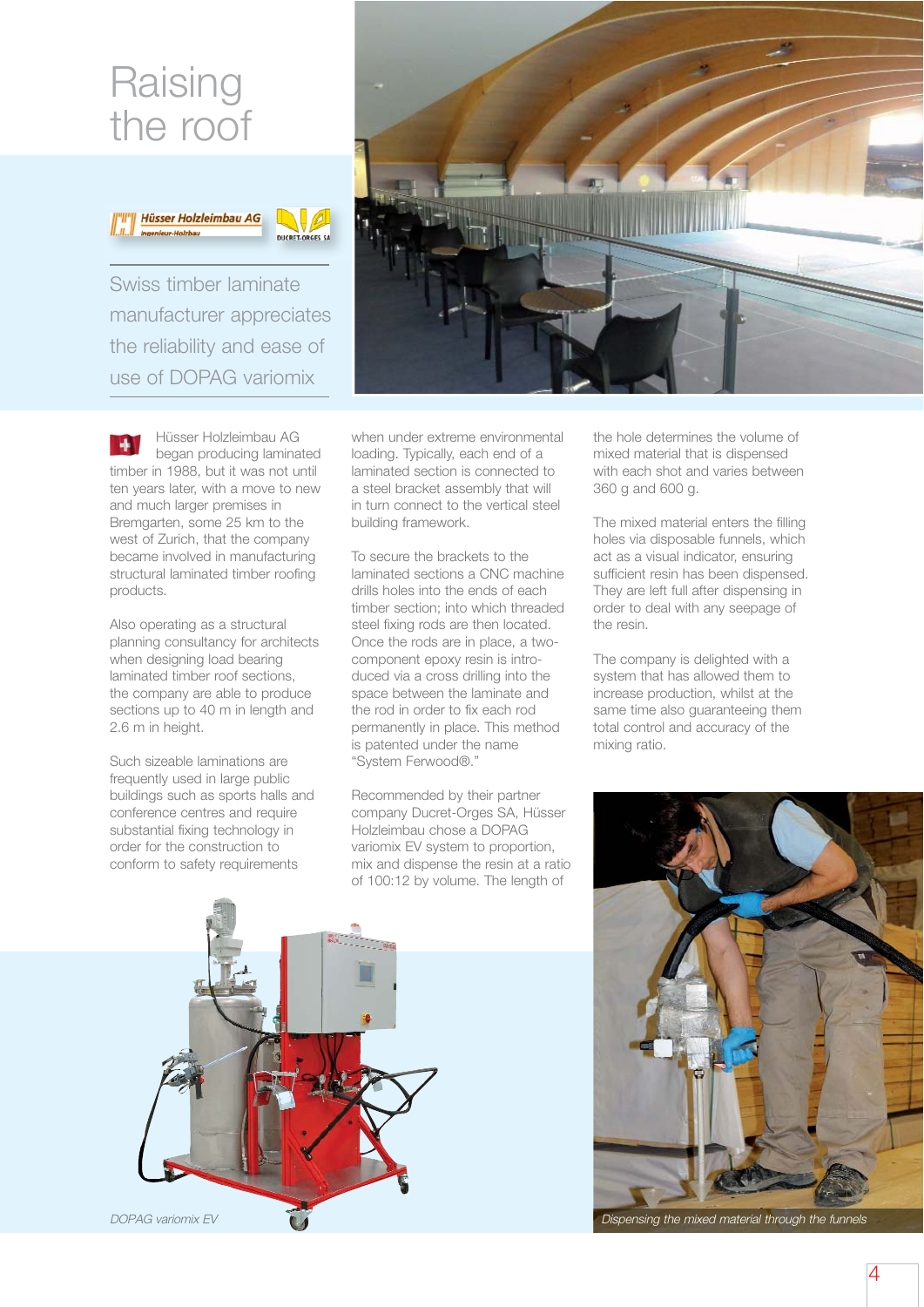

The BMW X3 is one of many models using the EPAS technology from ThyssenKrupp Presta

The technological leadership in the field of steering systems has established for many years the strong position of Thyssen Krupp Presta AG as an innovative partner for nearly all global automotive manufacturers. Therefore, it is not surprising that steering technology from ThyssenKrupp Presta is used in approximately 75% of all new cars produced.

Today's technology relies fully on the electromechanical assisted steering EPAS (electric power assisted steering). The electric power assistance just activates when needed, thus fuel savings of up to 5% are possible.

These systems are developed and tested at the prototyping center "Protoshop" of ThyssenKrupp



Presta located in Eschen, Liechtenstein, before bringing them into production. Part of these systems is a power pack consisting of a motor and a control unit.

The exposed position of the power pack located at the front axis demands an increased standard of the components. During the assembly this requirement is met by using a 2K silicone elastomer for bonding the motor and control unit together, at the same time this process covers the need of sealing the power pack against dust and moisture.

Previously the 2K material was dispensed with a cartridge press, the dispensing unit was too heavy and did not allow the quality of bead required. It was at this point when ThyssenKrupp Presta decided to order a micromix S metering and mixing system from the Hilger u. Kern / Dopag Group.

The pasty, abrasive material is fed by two DOPAG P10 drum pumps into the micromix S system, where the silicone elastomer is proportioned at a volumetric mixing ration of 100:13 before being mixed in a 2K valve with a static plastic mixing tube.

The power pack is positioned below the mixing tube by a robot. Two beads of the homogeneously mixed material are dispensed onto the components applying a total of 7 ml of the silicone elastomer. The cycle time of this process is 1 minute.

The new installation increases the process reliability and guarantees

## **Electrical** steering gear



DOPAG micromix S helps to optimise the process of prototyping power packs